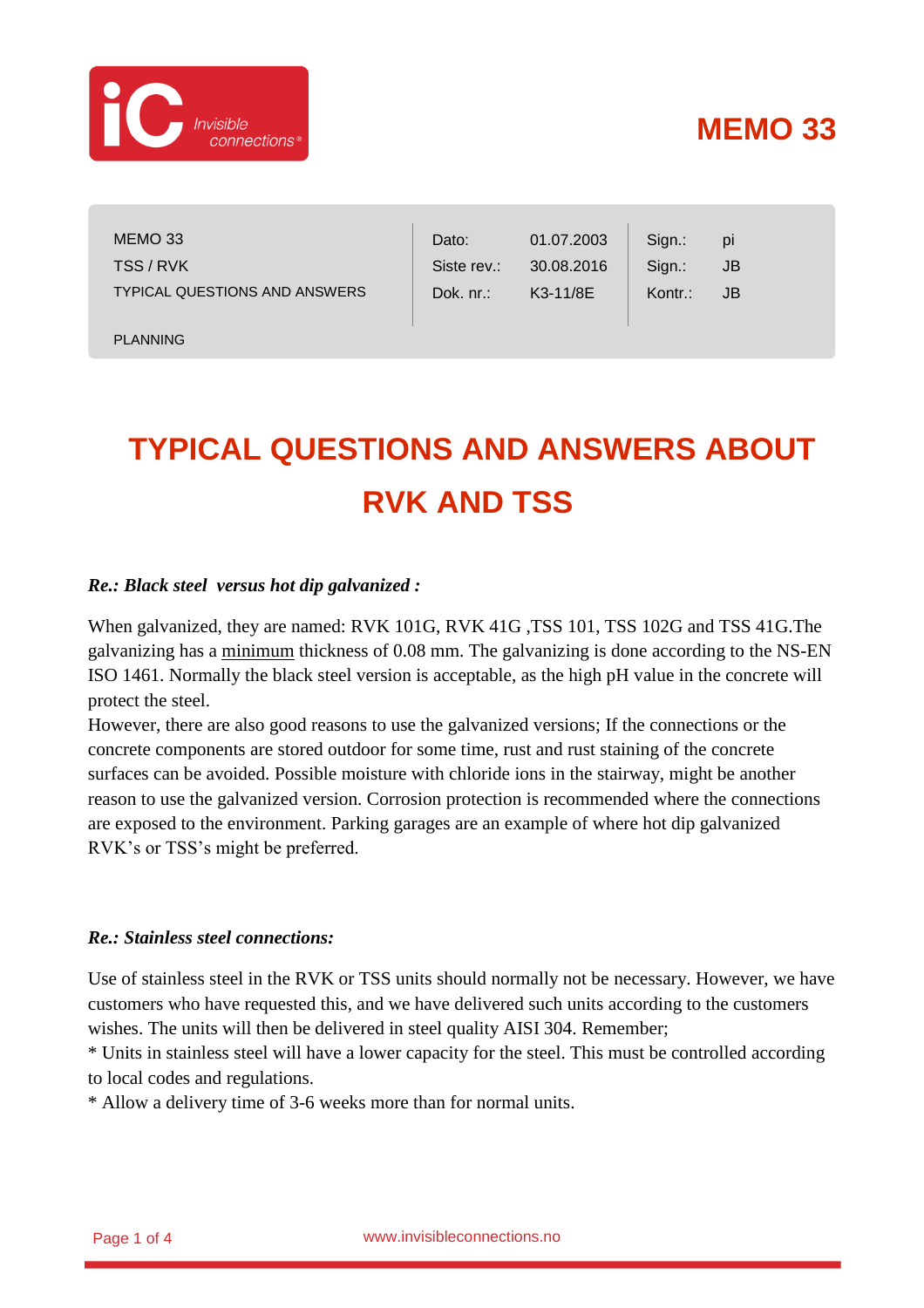

#### *Re.: Dimension of the joint between the stairway and the wall:*

Invisible

connections

This differs quite a bit between different countries. Normally we recommend 20 mm with a tolerance of plus/minus 10 mm for RVK, and a 10 mm wider joint for TSS. While it is normal to strap around the units during erection , when TSS – units are used.) Countries like Sweden and Denmark, normally use a nominal dimension of 30 mm for the joint,- plus tolerances. One of the more important reasons for this, is that the stair components often are lifted into position by strapping around the components. The joint has to be wide enough to get the strapping out. Tradition and practical considerations like this, will decide the size of the joint. From the various sites that have used RVK or TSS –connections , we have seen nominal joints from 15 to 50 mm. We also refer to MEMO 52, that gives the assumed position of forces. This must be taken into consideration to avoid too large eccentricity and an acceptable bearing area.

#### *Re.: Use of RVK or TSS gives faster erecting:*

The economical importance of faster erection varies quite a bit depending of building type and the site. For a tall building in a city center, sometimes costly large capacity mobile cranes are used to reduce disturbance to local traffic. We have had reports, telling that the savings in crane leasing costs using RVK - or TSS- units have been higher than the costs of the connection units.

#### *Re.: Avoiding impact sound transmission :*

One of the great advantages with the RVK and the TSS – system, is the possibility to reduce the transfer of impact sound from the stairway to the surrounding structure and rooms. By using rubber, neoprene or similar pads at the support, the sound transmission can be reduced considerably. The use of a JVI Masticord pad is a good solution. For details see Memo 20 (RVK) or 32 (TSS).

#### *Re.: Adjustment of slab elevation during erection:*

Vertical adjustments can be minimized by setting the proper bearing pocket elevation to within standard tolerances. If adjustment is needed, first determine the elevation adjustment needed. For an increase in slab elevation, add shims. For a decrease in slab elevation, the bearing pocket must be lowered. Where available, use of JVI Shimmers and JVI Masticord might be a good solution. For details, see MEMO 20.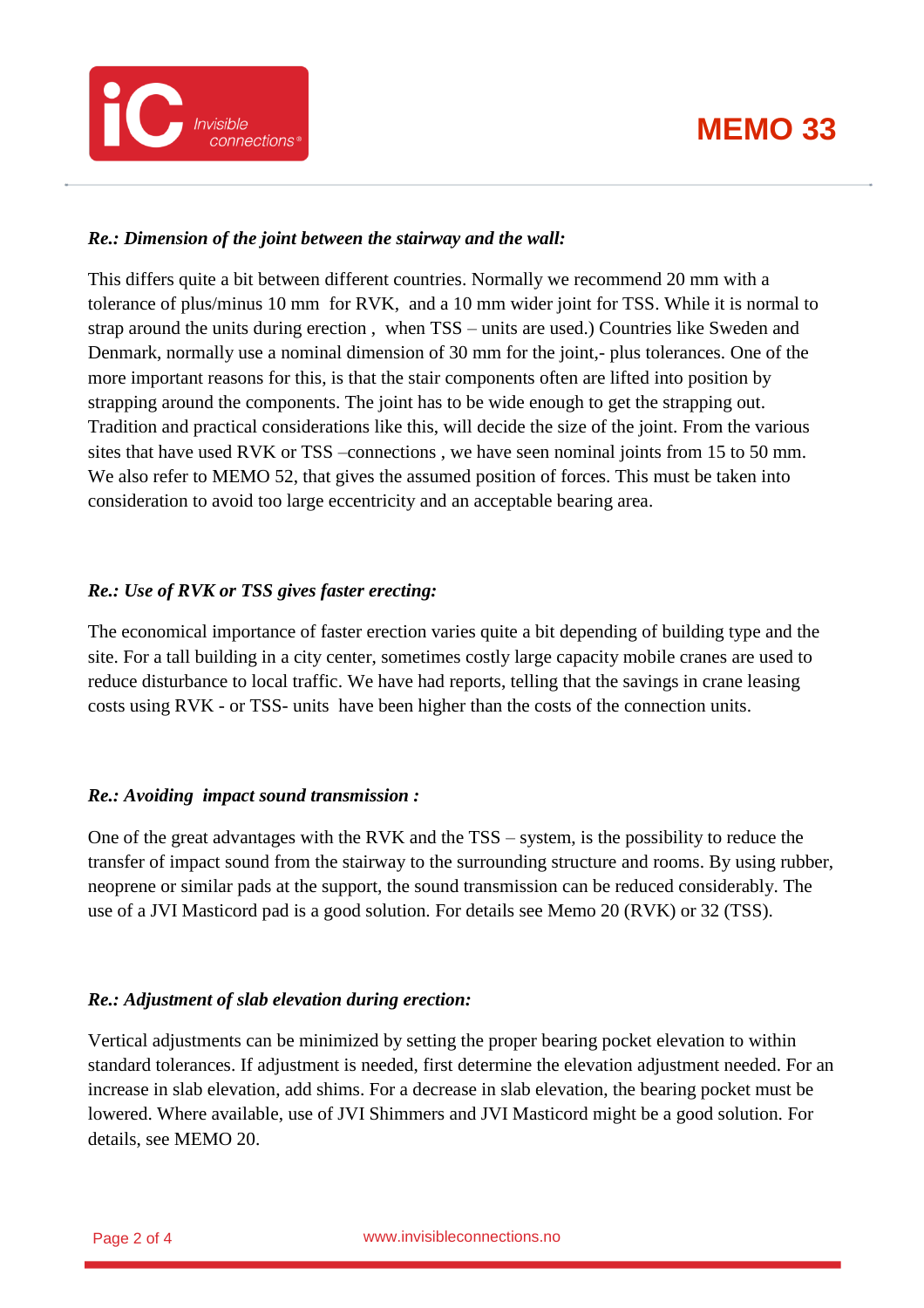



### *Re.: TSS versus RVK:*

The RVK and TSS – connections are complementary solutions, while all the external detailing, as the pocket in the wall, the reinforcement, capacities etc, are the same for both systems. Both solutions have certain advantages versus the other. The type of stairway and local traditions will decide which of the two is the right to use each time. The RVK – connection;

- makes it easier to fill the connection with mortar, if this is desired.
- can utilize smaller joint dimensions.

The TSS – connection is in particular designed for concrete components that will have a finished top surface directly from the precasting plant, as for example terrazzo.

### *Re.: Special advantages with TSS , regarding other (similar) "telescope-connections":*

We have seen other "telescope-type" connections used. The TSS – connection has some special advantages (patented);

- The "return string" to reduce trouble in case of mistakes during erection.
- The stopper to avoid overloading.
- The control marking to enable control of the telescoped part being in the right position.
- The hole for a safety stop.

#### *Re.: Fastening of the units to the mould during casting:*

In MEMO 20 (RVK) and 32 (TSS) are shown some details on how to do this. An alternative for the guiding piece when the TSS – connection is used, is to use the same type of plastic lid as are used in the back of the component.

#### *Re.: Filling the joint with mortar or not:*

Normally we would not recommend filling of mortar in the joint between the stairway components and the wall. The joint will then transmit impact sound.

Sometimes, but not often, there might be reasons to fill the joint;

- to avoid staining of the walls during washing of the stairs.
- to avoid filling of the joint with dirt over time.
- when also the stairway components are utilized in a stabilizing effort to take horizontal forces.

If the first two arguments are present, a recommendable alternative solution might be to use a compressible and flexible strip of rubber or plastic, and seal this with a joint sealant.